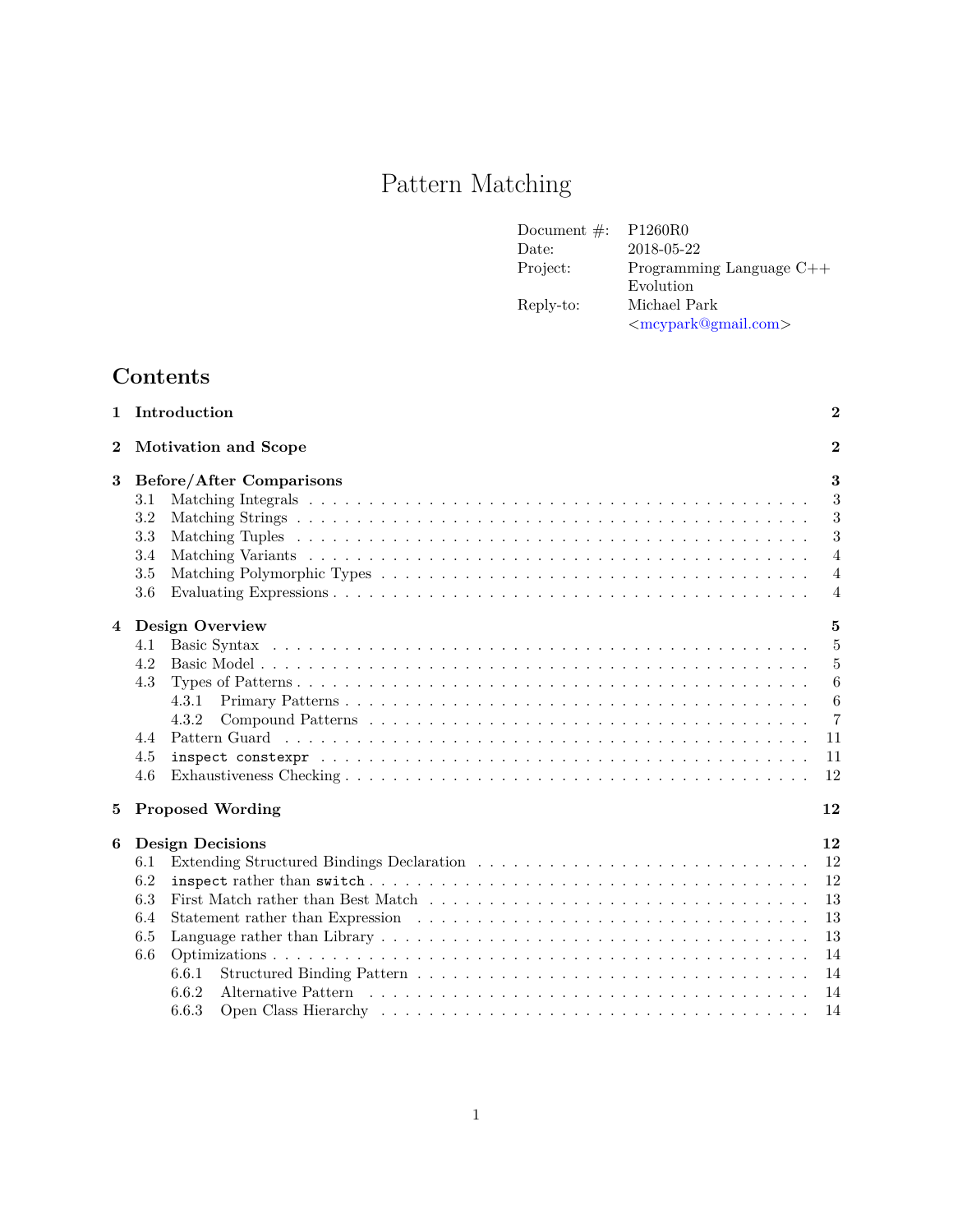| 7 Future Work      | 14 |
|--------------------|----|
|                    |    |
|                    |    |
|                    |    |
| 8 Acknowledgements | 15 |
| <b>References</b>  | 16 |

### <span id="page-1-0"></span>**1 Introduction**

As algebraic data types gain better support in  $C++$  with facilities such as tuple and variant, the importance of mechanisms to interact with them have increased. While mechanisms such as apply and visit have been added, their usage is quite complex and limited even for simple cases. Pattern matching is a widely adopted mechanism across many programming languages to interact with algebraic data types that can help greatly simplify C++. Examples of programming languages include text-based languages such as SNOBOL back in the 1960s, functional languages such as Haskell and OCaml, and "mainstream" languages such as Scala, Swift, and Rust.

Inspired by  $P0095$  [\[4\]](#page-15-1) — which proposed pattern matching and language-level variant simultaneously — this paper explores a possible direction for pattern matching only, and does not address language-level variant design. This is in correspondence with a straw poll from Kona 2015, which encouraged exploration of a full solution for pattern matching. SF: 16, WF: 6, N: 5, WA: 1, SA: 0.

### <span id="page-1-1"></span>**2 Motivation and Scope**

Virtually every program involves branching on some predicates applied to a value and conditionally binding names to some of its components for use in subsequent logic. Today, C++ provides two types of selection statements: the if statement and the switch statement.

Since switch statements can only operate on a *single* integral value and if statements operate on an *arbitrarily* complex boolean expression, there is a significant gap between the two constructs even in inspection of the "vocabulary types" provided by the standard library.

In C++17, structured binding declarations [\[7\]](#page-15-2) introduced the ability to concisely bind names to components of tuple-like values. The proposed direction of this paper aims to naturally extend this notion by performing **structured inspection** prior to forming the **structured bindings** with a third selection statement: the inspect statement. The goal of the inspect statement is to bridge the gap between switch and if statements with a **declarative**, **structured**, **cohesive**, and **composable** mechanism.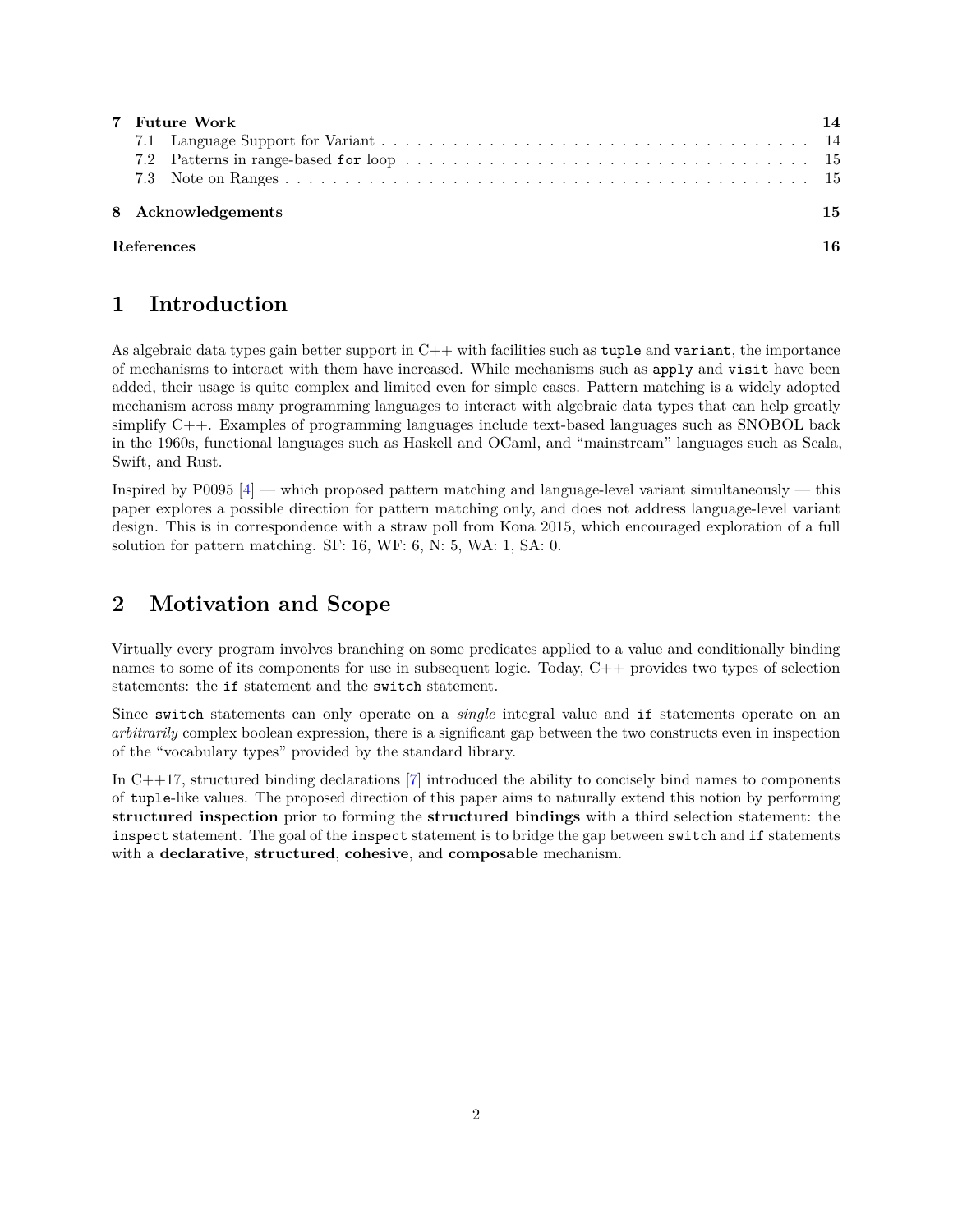# <span id="page-2-0"></span>**3 Before/After Comparisons**

### <span id="page-2-1"></span>**3.1 Matching Integrals**

| <b>Before</b>                        | After                                   |
|--------------------------------------|-----------------------------------------|
|                                      |                                         |
| switch $(x)$ {                       | inspect $(x)$ {                         |
| case $0: std::count << "got zero";$  | 0: std::count << "got zero";            |
| case 1: $std::count \leq "got one";$ | 1: $std::count \leq \text{ "got one";}$ |
| default: std::cout << "don't care";  | : std::cut << "don't care";             |
|                                      |                                         |

### <span id="page-2-2"></span>**3.2 Matching Strings**

| <b>Before</b>                                                                                                                 | After                                                                                                                |
|-------------------------------------------------------------------------------------------------------------------------------|----------------------------------------------------------------------------------------------------------------------|
|                                                                                                                               |                                                                                                                      |
| if $(s == "foo")$ {<br>$std::count \leq "got foo";$<br>} else if $(s == "bar")$ {<br>$std::count \leq "got bar";$<br>P else f | inspect $(s)$ {<br>"foo": std::cout << "got foo";<br>"bar": std::cout << "got bar";<br>: std::count << "don't care"; |
| $std::count \leq "don't care":$                                                                                               |                                                                                                                      |

### <span id="page-2-3"></span>**3.3 Matching Tuples**

| <b>Before</b>                                                                                                                                                            | After                                                                                                                                                                                                |
|--------------------------------------------------------------------------------------------------------------------------------------------------------------------------|------------------------------------------------------------------------------------------------------------------------------------------------------------------------------------------------------|
|                                                                                                                                                                          |                                                                                                                                                                                                      |
| $autokk [x, y] = p;$<br>if $(x == 0 \& x = 0)$ {<br>$std::count \leq "on origin";$<br>} else if $(x == 0)$ {<br>$std::count \leq "on y-axis";$<br>} else if $(y == 0)$ { | inspect $(p)$ {<br>$[0, 0]$ : std::cout << "on origin";<br>$[0, y]$ : std::cout $\lt\lt$ "on y-axis";<br>$[x, 0]$ : std::cout $\lt\lt$ "on x-axis";<br>$[x, y]: std::count \iff x \iff ', ' \iff y;$ |
| $std::count \leq "on x-axis";$<br>P else f<br>std::cout $\lt\lt x \lt'$ ',' $\lt\lt y$ ;<br>$\mathcal{F}$                                                                |                                                                                                                                                                                                      |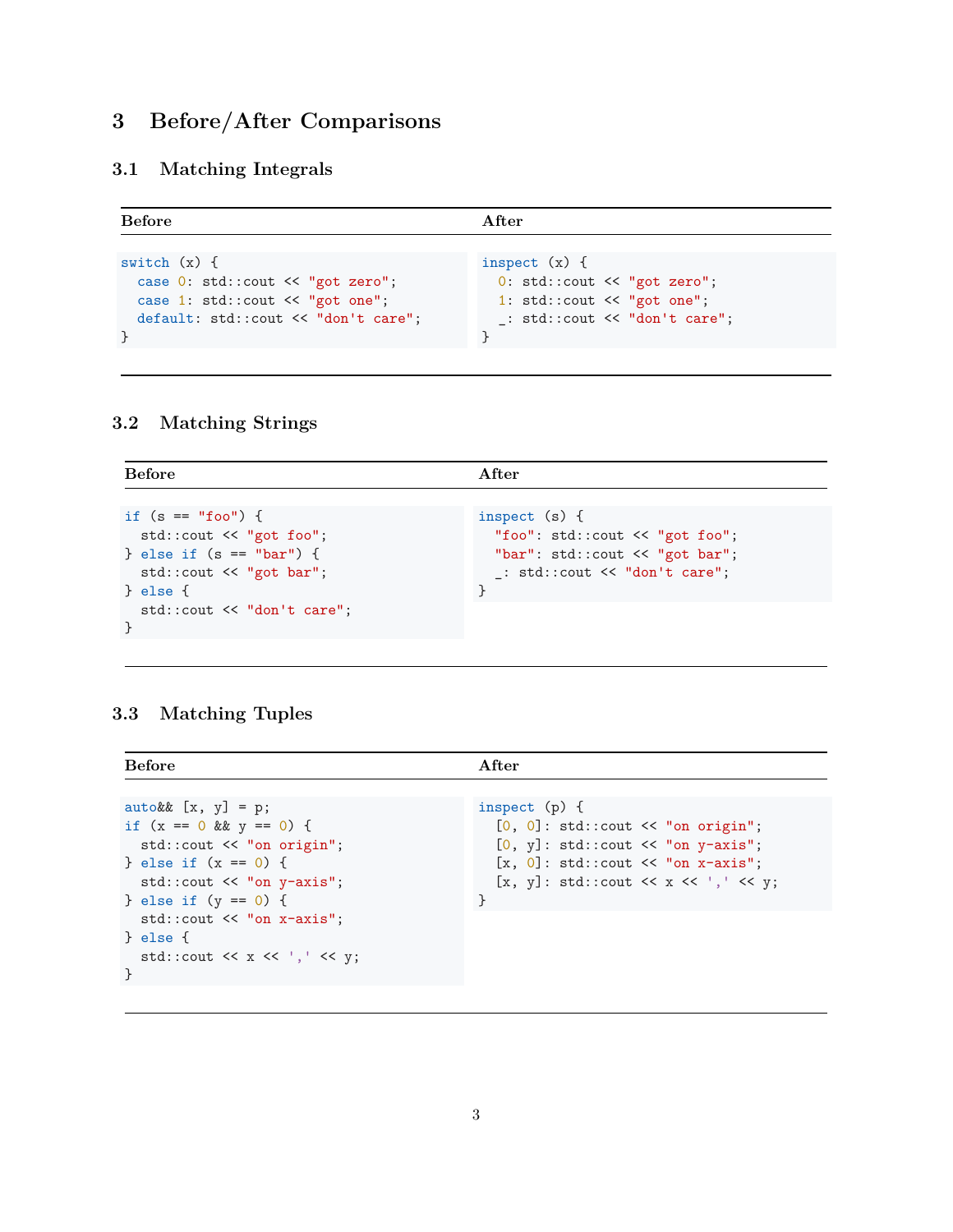#### <span id="page-3-0"></span>**3.4 Matching Variants**

| <b>Before</b>                                                                                     | After                                                                                                                                                                                              |
|---------------------------------------------------------------------------------------------------|----------------------------------------------------------------------------------------------------------------------------------------------------------------------------------------------------|
|                                                                                                   |                                                                                                                                                                                                    |
| struct visitor {<br>void operator() $(int i)$ const {<br>os $\lt\lt$ "got int: " $\lt\lt$ i;<br>Υ | inspect $(v)$ {<br>$\langle \text{int} \rangle$ i: strm $\langle \langle \psi \rangle$ "got int: " $\langle \langle \psi \rangle$ i;<br><float> f: strm &lt;&lt; "got float: " &lt;&lt; f;</float> |
| void operator()(float f) const {<br>os $\lt\lt$ "got float: " $\lt\lt f$ ;<br>std::ostream& os;   |                                                                                                                                                                                                    |
| $\}$ ;<br>$std::visit(visitor{strm}, v);$                                                         |                                                                                                                                                                                                    |

#### <span id="page-3-1"></span>**3.5 Matching Polymorphic Types**

```
struct Shape { virtual ~Shape() = default; };
struct Circle : Shape { int radius; };
struct Rectangle : Shape { int width, height; };
```

```
Before After
virtual int Shape::get_area() const = 0;int Circle::get_area() const override {
 return 3.14 * radius * radius;
}
int Rectangle::get_area() const override {
 return width * height;
}
                                         int get_area(const Shape& shape) {
                                           inspect (shape) {
                                             (as<Circle> ? [r]): return 3.14 * r * r;
                                             (as <b>Rectangle</b> ? [w, h]): return w * h;}
                                        }
```
#### <span id="page-3-2"></span>**3.6 Evaluating Expressions**

```
struct Expr;
struct Neg { std::shared_ptr<Expr> expr; };
struct Add { std::shared_ptr<Expr> lhs, rhs; };
struct Mul { std::shared_ptr<Expr> lhs, rhs; };
struct Expr : std::variant<int, Neg, Add, Mul> { using variant::variant; };
namespace std {
 template <>
 struct variant_size<Expr> : variant_size<Expr::variant> {};
```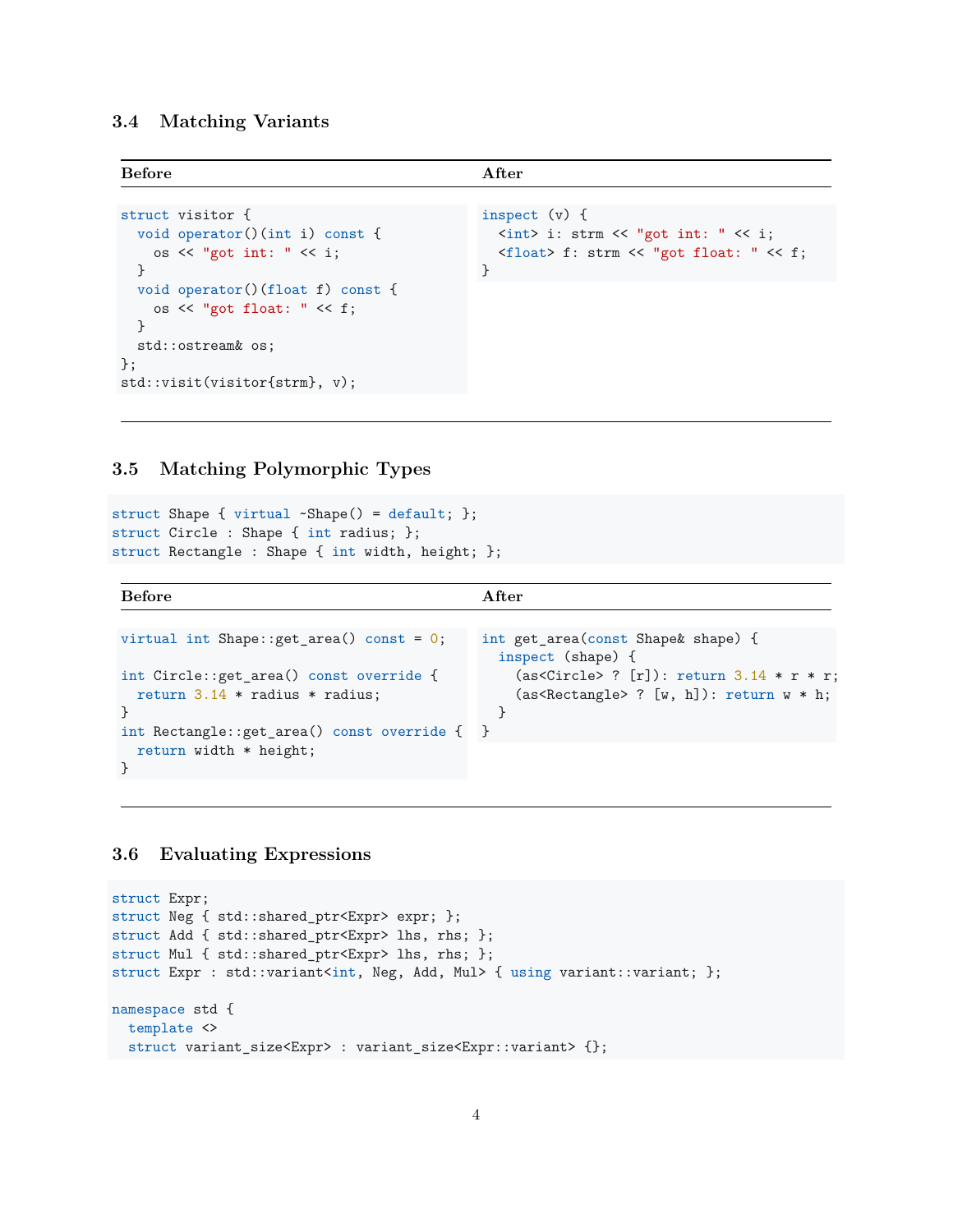```
template <std::size_t I>
  struct variant_alternative<I, Expr> : variant_alternative<I, Expr::variant> {};
}
```
#### **Before** After

```
int eval(const Expr& expr) {
  struct visitor {
    int operator()(int i) const {
      return i;
    }
    int operator()(const Neg& n) const {
      return -eval(*n.expr);
    int operator()(const Add& a) const {
      return eval(*a.lhs) + eval(*a.rhs);
    }
    int operator()(const Mul& m) const {
      return eval(*m.lhs) * eval(*m.rhs);
    }
  };
  return std::visit(visitor{}, expr);
}
                                                int eval(const Expr& expr) {
                                                  inspect (expr) {
                                                    <int> i: return i;
                                                    <Neg> [e]: return -eval(*e);
                                                    \langle \text{Add} \rangle [1, r]: return eval(\ast 1) + eval(\ast r);
                                                    \langle \text{Mul} \rangle [1, r]: return eval(*1) * eval(*r);
                                                  }
                                                }
```
### <span id="page-4-0"></span>**4 Design Overview**

#### <span id="page-4-1"></span>**4.1 Basic Syntax**

```
inspect constexpropt ( init-statementopt condition ) {
   pattern guardopt : statement
   pattern guardopt : statement
   . . .
}
guard:
   if ( expression )
```
#### <span id="page-4-2"></span>**4.2 Basic Model**

Within the parentheses, the inspect statement is equivalent to switch and if statements except that no conversion nor promotion takes place in evaluating the value of its condition.

When the inspect statement is executed, its condition is evaluated and matched in order (first match semantics) against each pattern. If a pattern successfully matches the value of the condition and the boolean expression in the guard evaluates to true (or if there is no guard at all), control is passed to the statement following the matched pattern label. If the guard expression evaluates to false, control flows to the subsequent pattern. If no pattern matches, none of the statements are executed.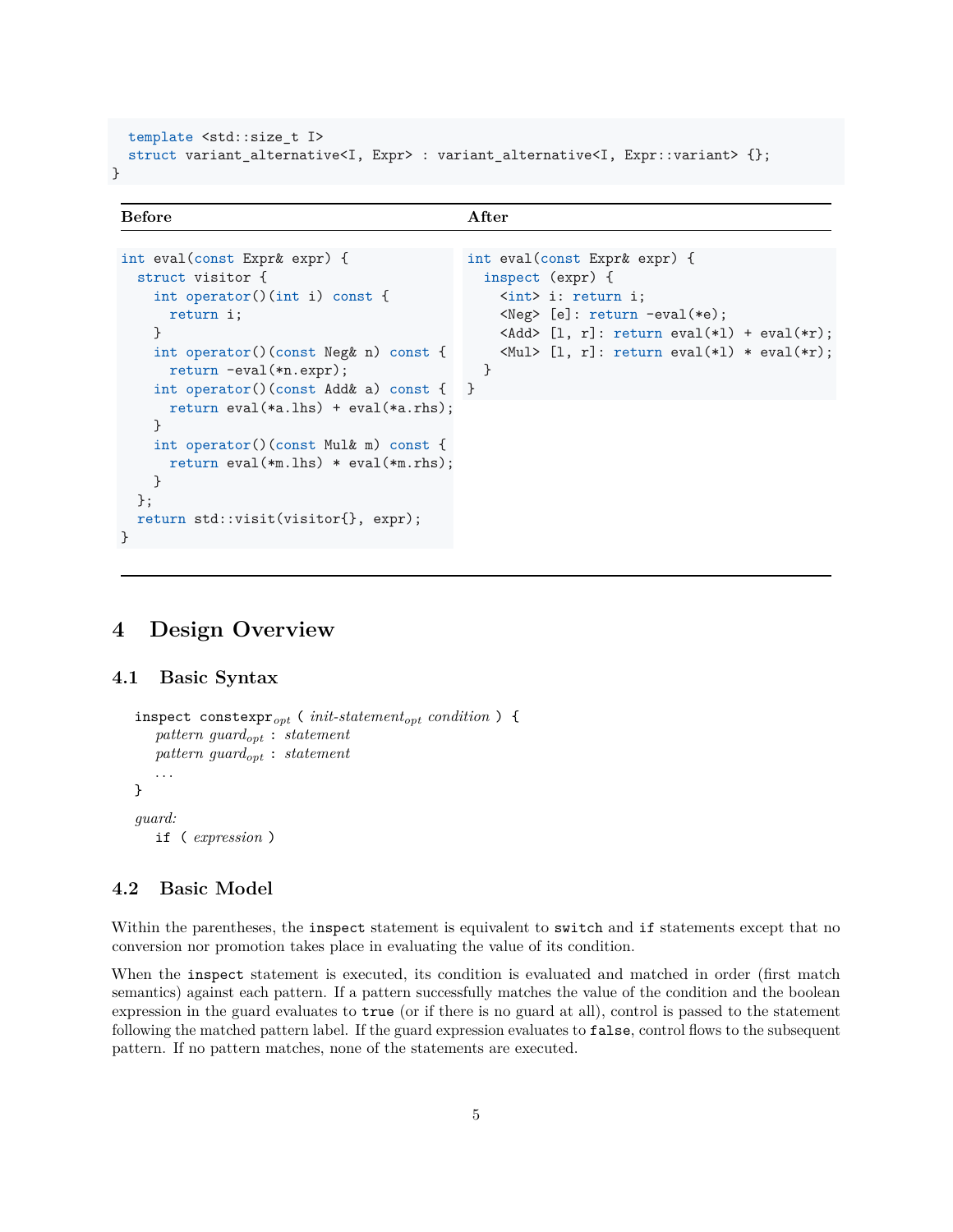#### <span id="page-5-0"></span>**4.3 Types of Patterns**

#### <span id="page-5-1"></span>**4.3.1 Primary Patterns**

#### **4.3.1.1 Wildcard Pattern**

The wildcard pattern has the form:

```
and matches any value v.
int v = / * ... * /;inspect (v) {
    _: std::cout << "ignored";
// ^ wildcard pattern
}
```
[*Note:* Even though \_ is a valid identifier, it does not introduce a name. ]

#### **4.3.1.2 Identifier Pattern**

The identifier pattern has the form:

*identifier*

\_

and matches any value v. The introduced name behaves as an lvalue referring to v, and is in scope from its point of declaration until the end of the statement following the pattern label.

```
int v = / * ... * /;
inspect (v) {
    x: std::cout << x;
// ^ identifier pattern
}
```
[ *Note:* If the identifier pattern is used as a top-level pattern, it has the same syntax as a goto label. ]

#### **4.3.1.3 Constant Pattern**

The constant pattern has the form:

*constant expression*

and matches value v if a call to member  $c.\texttt{match}(v)$  or else a non-member ADL-only match(c, v) is contextually convertible to bool and evaluates to true where c is the *constant expression*.

The following is the default definition of  $match(x, y)$ .

```
template <typename T, typename U>
constexpr auto match(T&& lhs, U&& rhs)
    -> decltype(std::forward<T>(lhs) == std::forward<U>(rhs)) {
  return std::forward<T>(lhs) == std::forward<U>(rhs);
}
```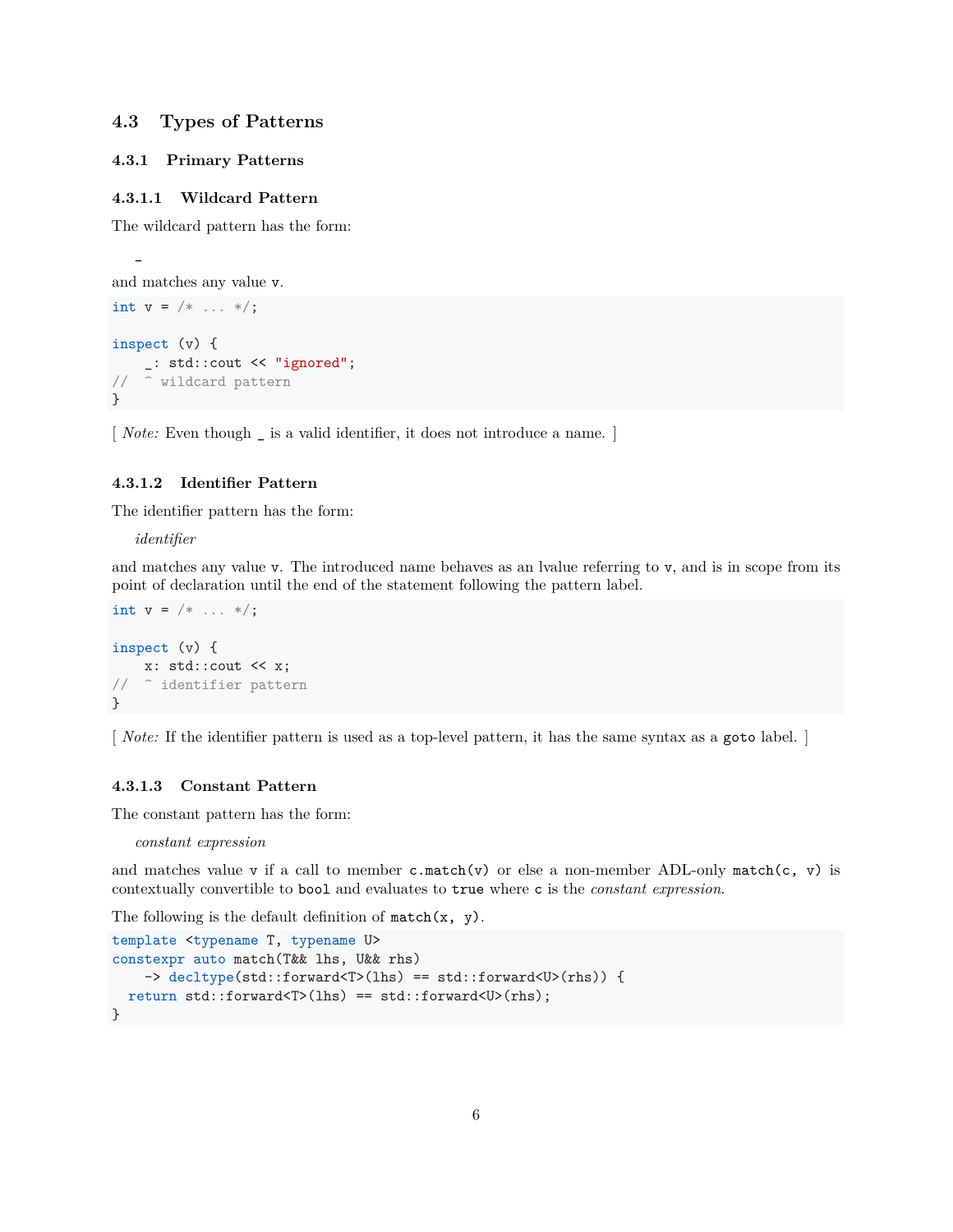```
int v = \frac{*}{*} ... */;inspect (v) {
   0: std::cout << "got zero";
    1: std::cout << "got one";
// ^ constant pattern
}
```
[*Note:* +id or (id) is needed to disambiguate with the identifier pattern. ]

```
static constexpr int zero = 0, one = 1;
int v = \frac{*}{*} ... */;inspect (v) {
    +zero: std::cout << "got zero";
    (one): std::cout << "got one";
// ^^^^^ constant pattern
}
```
#### <span id="page-6-0"></span>**4.3.2 Compound Patterns**

#### **4.3.2.1 Structured Binding Pattern**

The structured binding pattern has the form:

```
\lbrack pattern<sub>0</sub>, pattern<sub>1</sub>, ..., pattern<sub>N</sub> ]
```
and matches value v if each *pattern*<sub>*i*</sub> matches the  $i<sup>th</sup>$  component of v. The components of v are given by the structured binding declaration:  $\text{autokk}$   $[\_\_e_0, \_\_e_1, \ldots, \_\_e_N] = \text{v}$ ; where each  $\_\_e_i$  are unique exposition-only identifiers.

```
std::pair<int, int> p = /* ... */;
inspect (p) {
    [0, 0]: std:: cout << "on origin";
    [0, y]: std::cout << "on y-axis";
// ^ identifier pattern
    [x, 0]: std::cout << "on x-axis";
// ^ constant pattern
    [x, y]: std::cout << x << ',' << y;
// ^^^^^^ structured binding pattern
}
```
#### **4.3.2.2 Alternative Pattern**

The alternative pattern has the form:

```
< auto > pattern
```
- < *concept* > *pattern*
- < *type* > *pattern*
- < *constant expression* > *pattern*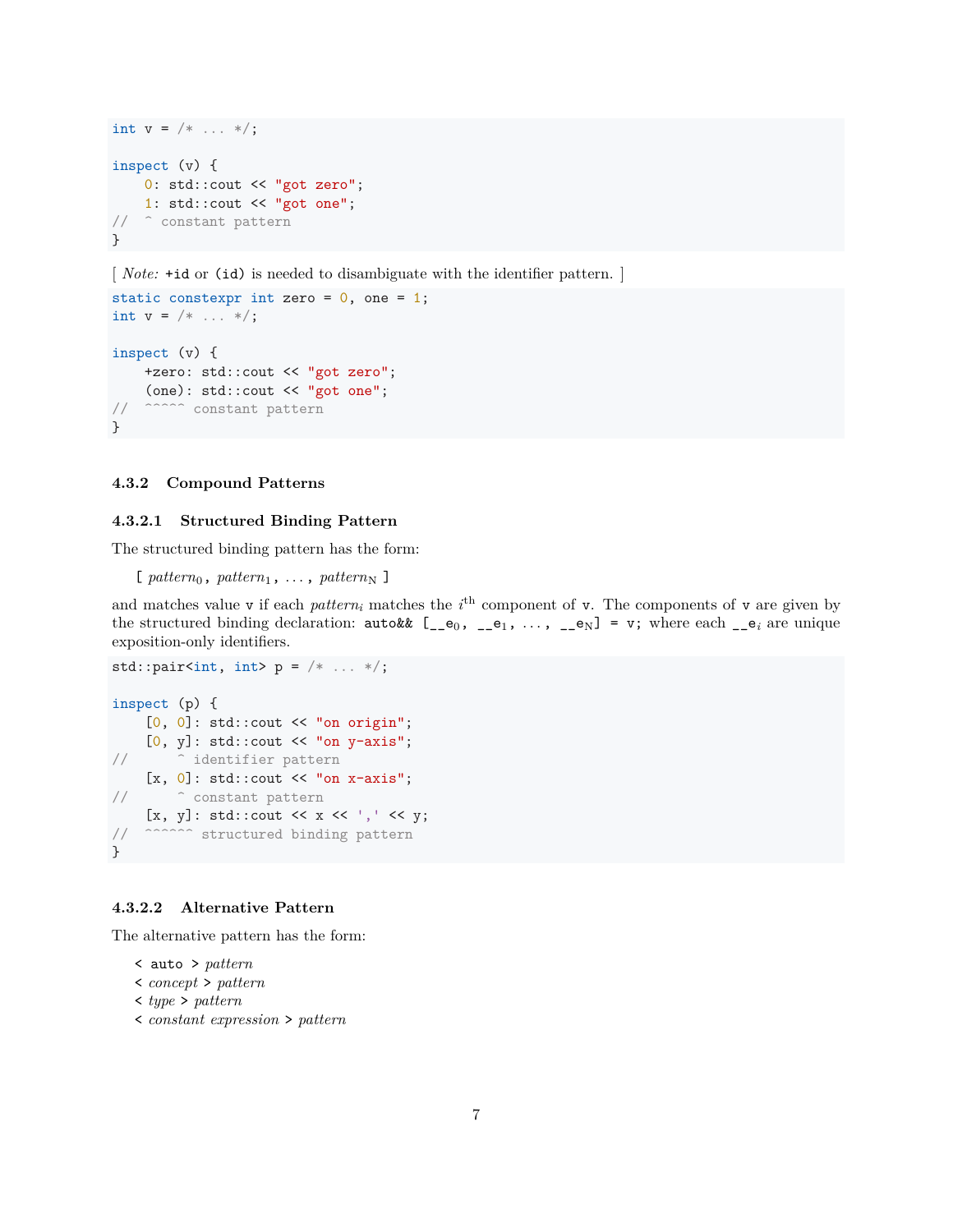Let v be the value being matched and V be  $std::remove\_cvref_t <$ decltype $(v)$ >. Let Alt be the entity inside the angle brackets.

If std::variant\_size\_v<V> is well-formed and evaluates to an integral, the alternative pattern matches v if Alt is compatible with the current index of v and *pattern* matches the active alternative of v.

Let I be the current index of v given by a member  $v$ . index() or else a non-member ADL-only index(v). The active alternative of v is given by  $std::variant_alternative_t < I$ ,  $V\&$  initialized by a member v.get<I>() or else a non-member ADL-only get<I>(v).

Alt is compatible with I if one of the following four cases is true:

- Alt is auto
- Alt is a *concept* and std::variant\_alternative\_t<I, V> satisfies the *concept*.
- Alt is a *type* and std::is\_same\_v<Alt, std::variant\_alternative\_t<I, V>> is true
- Alt is a *constant expression* that can be used in a switch and is the same value as I.

| <b>Before</b>                                                                                                                                                                                                                                                                                                                           | After                                                                                                                                         |
|-----------------------------------------------------------------------------------------------------------------------------------------------------------------------------------------------------------------------------------------------------------------------------------------------------------------------------------------|-----------------------------------------------------------------------------------------------------------------------------------------------|
| $std::visit([k](autokk x) { )$<br>strm $<<$ "got auto: " $<< x;$<br>$\}$ , v);                                                                                                                                                                                                                                                          | inspect $(v)$ {<br><auto> x: strm &lt;&lt; "got auto: " &lt;&lt; x;<br/>}</auto>                                                              |
| $std::visit([k](autokk x) { )$<br>using $X = std::remove\_cvref_t < deck>(x)>;$<br>if constexpr $(C1< X>)( )$ {<br>strm << "got $C1:$ " << x;<br>} else if constexpr $(C2 < X>)( )$ {<br>strm << "got $C2$ : " << x;<br>ł<br>$\}$ , $\mathbf{v}$ );                                                                                     | inspect $(v)$ {<br><c1> c1: strm &lt;&lt; "got C1: " &lt;&lt; c1;<br/><c2> c2: strm &lt;&lt; "got C2: " &lt;&lt; c2;<br/>}</c2></c1>          |
|                                                                                                                                                                                                                                                                                                                                         |                                                                                                                                               |
| $std::visit([k](autokk x) { )$<br>using $X = std::remove\_cvref_t < deck>(x)>;$<br>if constexpr $(std::is\_same_v )$ {<br>strm $<<$ "got int: " $<<$ x;<br>} else if constexpr (<br>std::is_same_v <float, x="">) {<br/>strm &lt;&lt; "got float: " &lt;&lt; <math>x</math>;<br/>ł<br/><math>\}</math>, <math>\forall</math>);</float,> | inspect $(v)$ {<br>$\langle$ int> i: strm << "got int: " << i;<br><float> f: strm &lt;&lt; "got float: " &lt;&lt; f;<br/>}</float>            |
|                                                                                                                                                                                                                                                                                                                                         |                                                                                                                                               |
| std::variant <int, int=""> <math>v = \frac{*}{*}  *</math>;</int,>                                                                                                                                                                                                                                                                      | std::variant <int, int=""> <math>v = \frac{*}{*}  *</math>;</int,>                                                                            |
| $std::visit([k](int x) { )}$<br>strm $<<$ "got int: " $<<$ x;<br>$\}$ , $\mathbf{v}$ );                                                                                                                                                                                                                                                 | inspect $(v)$ {<br>$\langle \text{int} \rangle$ x: strm $\langle \langle \text{''got int}: \text{''} \langle \langle x, \rangle \rangle$<br>} |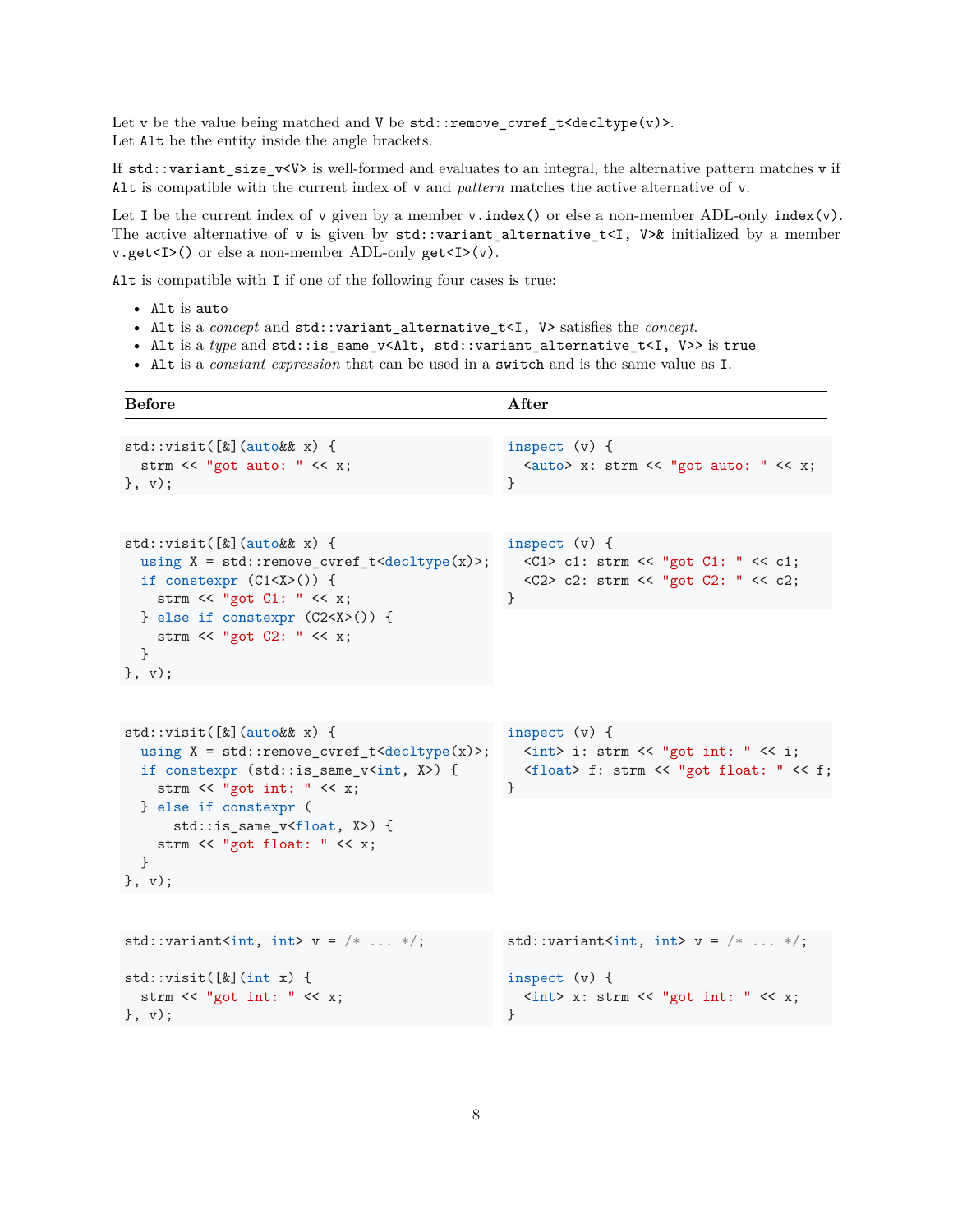```
Before After
```

```
std::variant<int, int> v = \frac{*}{*} ... *;
std::visit([&](auto&& x) {
   switch (v.index()) {
     case 0: {
        strm << "got first: " << x;
        break;
     }
     case 1: {
        strm << "got second: " << x;
        break;
     }
  }
}, v);
                                                                 std::variant<int, int> v = \frac{*}{*}... */;inspect (v) {
                                                                    \langle 0 \rangle x: strm \langle 0 \rangle "got first: " \langle 0 \rangle x;
                                                                    \langle 1 \rangle x: strm \langle \langle "got second: "\langle \langle x \rangle \rangle}
```
#### **4.3.2.3 Binding Pattern**

The binding pattern has the form:

*identifier* @ *pattern*

and matches value v if *pattern* matches it. The introduced name behaves as an lvalue referring to v, and is in scope from its point of declaration until the end of the statement following the pattern label.

std::variant<Point,  $/* ... * / > v = / * ... * /;$ 

```
inspect (v) {
    \langle Point \rangle p \mathbb{Q} [x, y]: // ...
// \sim ^^^^^^^^^^^^ binding pattern
}
```
#### **4.3.2.4 Extractor Pattern**

The extractor pattern has the form:

( *constant expression* ? *pattern* )

Let  $e$  be the result of a call to member c.extract(v) or else a non-member ADL-only extract(c, v) where c is the *constant expression*.

The extractor pattern matches value v if e is contextually convertible to bool and evaluates to true and *pattern* matches \*e.

```
struct {
   std::optional<std::array<std::string_view, 2>> extract(std::string_view sv) const;
} email;
```

```
struct {
```

```
std::optional<std::array<std::string_view, 3>> extract(std::string_view sv) const;
} phone_number;
```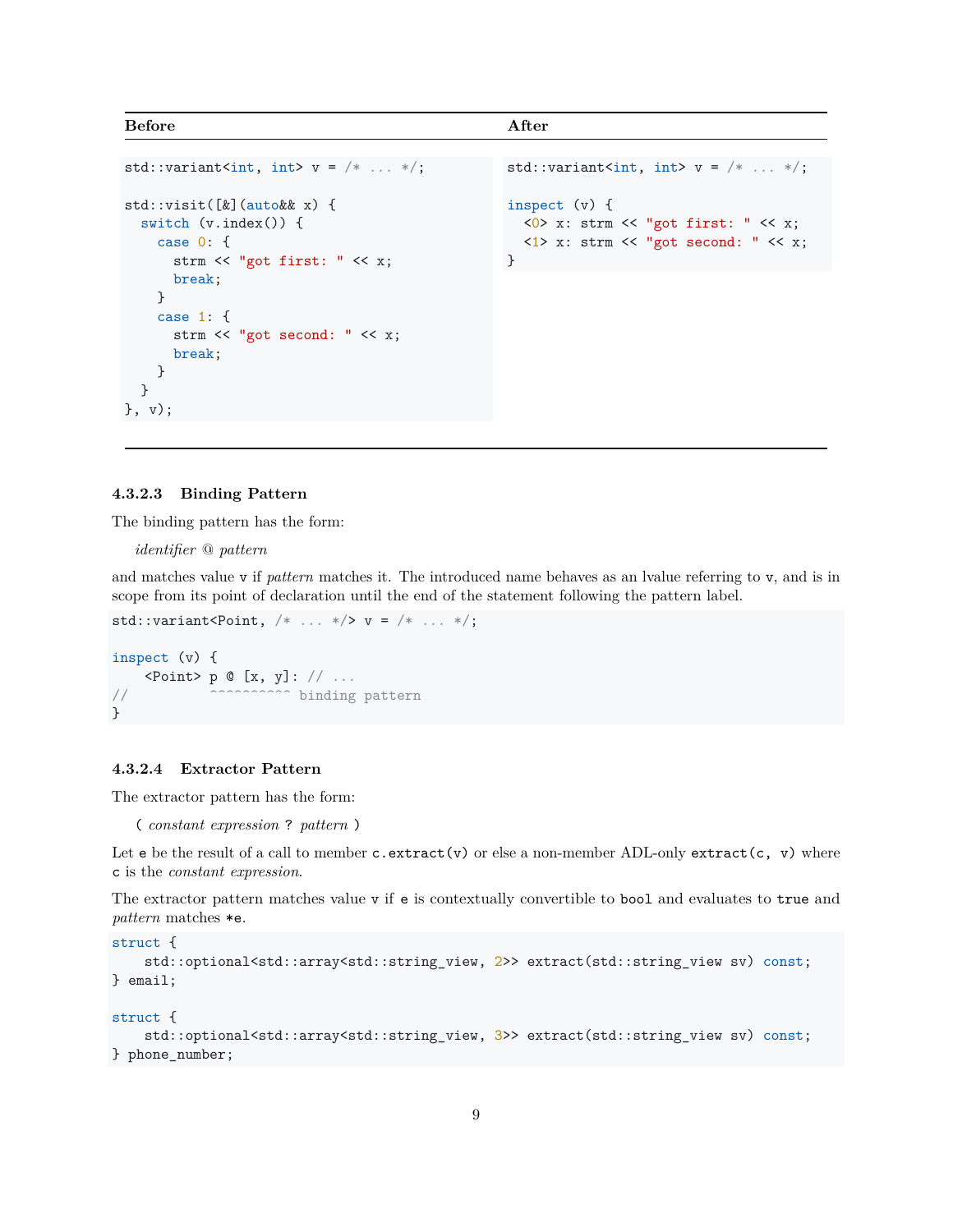```
inspect (s) {
    (email ? [address, domain]): std::cout << "got an email";
    (phone_number ? ["415", _, _]): std::cout << "got a phone number";
// ^^^^^^^^^^^^^^^^^^^^^^^^^^^^^^ extractor pattern
}
```
#### **4.3.2.5 As Pattern**

The as pattern is a special instance of the extractor pattern, and behaves as:

```
template <typename Derived>
struct As {
    template <typename Base>
    auto* extract(Base& base) const {
        static_assert(std::is_polymophic_v<Base>);
        static_assert(std::is_convertible_v<Derived*, Base*>,
                      "cross-casts are not allowed.");
        using R = \sqrt{*} `Derived` with the same cv-qualification as `Base` */;return dynamic_cast<R*>(&base);
    }
};
template <typename Derived>
inline constexpr As<Derived> as;
```
While this is a possible library implementation, it will likely benefit from being implemented as a compiler intrinsic for optimization opportunities.

N3449 [\[6\]](#page-15-3) describes techniques involving vtable pointer caching and hash conflict minimization that are implemented in the Mach7 [\[5\]](#page-15-4) library, but also mentions further opportunities available for a compiler solution.

Given the following definition of a Shape class hierarchy:

```
struct Shape { virtual ~Shape() = default; };
struct Circle : Shape { int radius; };
struct Rectangle : Shape { int width, height; };
```

| <b>Before</b>                                | A fter                                      |
|----------------------------------------------|---------------------------------------------|
|                                              |                                             |
| virtual int Shape:: get area() const = $0$ ; | int get area (const Shape & shape) {        |
|                                              | inspect (shape) {                           |
| int Circle::get_area() const override {      | $(as Circle > ? [r]): return 3.14 * r * r;$ |
| return $3.14$ * radius * radius;             | $(as Rectangle ? [w, h]): return w * h;$    |
|                                              | as pattern                                  |
|                                              |                                             |
| int Rectangle::get_area() const override { } |                                             |
| return width $*$ height;                     |                                             |
|                                              |                                             |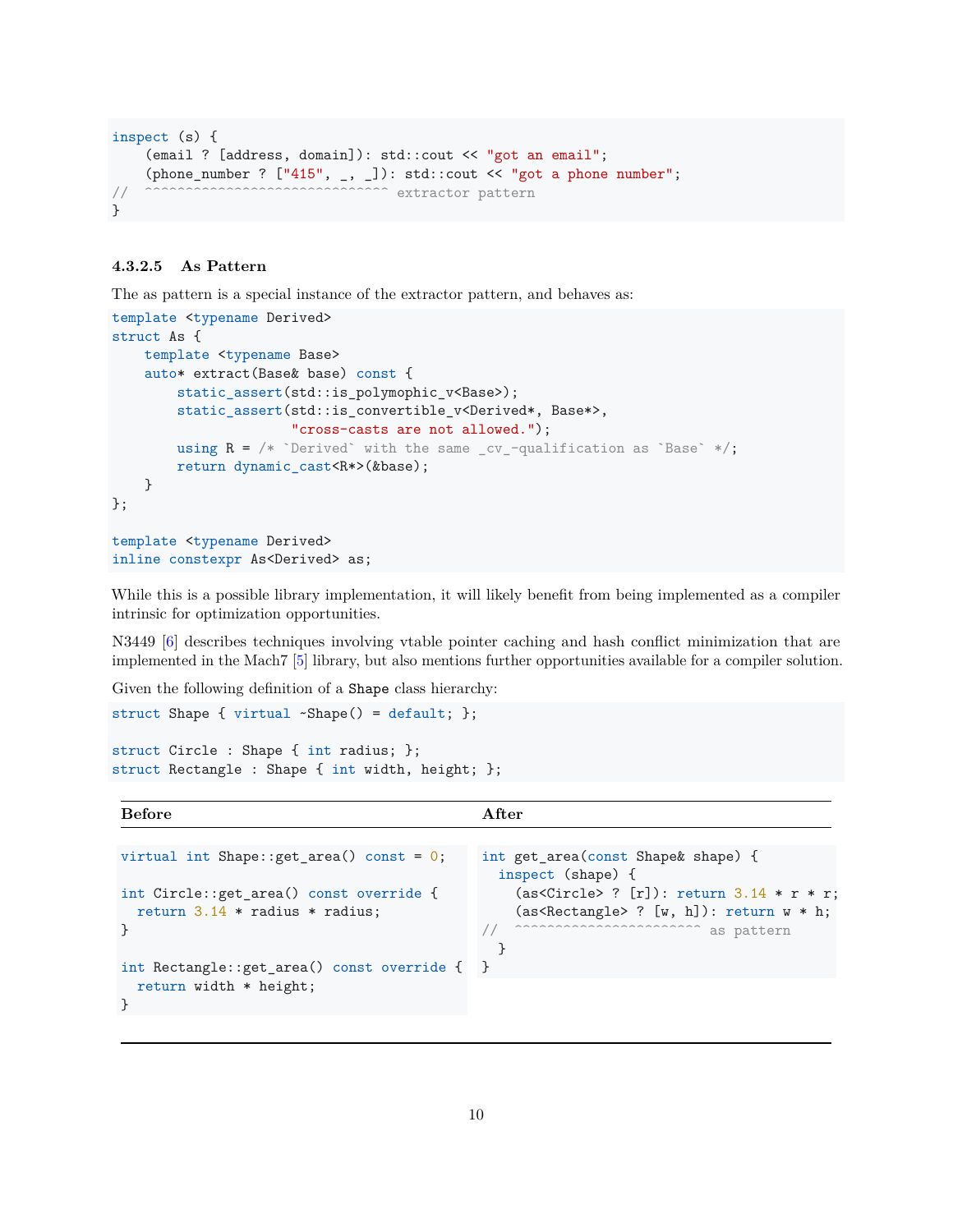#### <span id="page-10-0"></span>**4.4 Pattern Guard**

The pattern guard has the form:

if ( *expression* )

Let e be the result of *expression* contextually converted to **bool**. If e is true, control is passed to the corresponding statement. Otherwise, control flows to the subsequent pattern.

The pattern guard allows to perform complex tests that cannot be performed within the *pattern*. For example, performing tests across multiple bindings:

```
inspect (p) {
    [x, y] if test(x, y): std::cout << x << ',' << y << " passed";
                         pattern guard
}
```
This also diminishes the desire for fall-through semantics within the statements, an unpopular feature even in switch statements. For the reified semantics of the pattern guard, consider the following snippet:

```
switch (x) {
   case c1: if (cond1) { stmt1; break; } [[fallthrough]]
    case c2: if (cond2) { stmt2; break; } [[fallthrough]]
}
```
#### <span id="page-10-1"></span>**4.5 inspect constexpr**

Note that every *pattern* is able to determine whether it matches value v as a boolean expression in isolation.

Let matches be the condition for which a *pattern* matches a value v. Ignoring any potential optimization opportunities, we're able to perform the following transformation:

| inspect                                                          | if                                                                                   |
|------------------------------------------------------------------|--------------------------------------------------------------------------------------|
| inspect $(v)$ {<br>pattern1 if (cond1): stmt1<br>pattern2: stmt2 | if (pattern1 matches v && cond1) stmt1<br>else if (pattern2 matches v) stmt2<br>$1/$ |
| $\overline{\phantom{a}}$                                         |                                                                                      |

inspect constexpr is then formulated by applying constexpr to every if branch.

```
inspect constexpr if constexpr
inspect constexpr (v) {
 pattern1 if (cond1): stmt1
 pattern2: stmt2
  // ...
}
                                 if constexpr (pattern1 matches v && cond1) stmt1
                                 else if constexpr (pattern2 matches v) stmt2
                                 // ...
```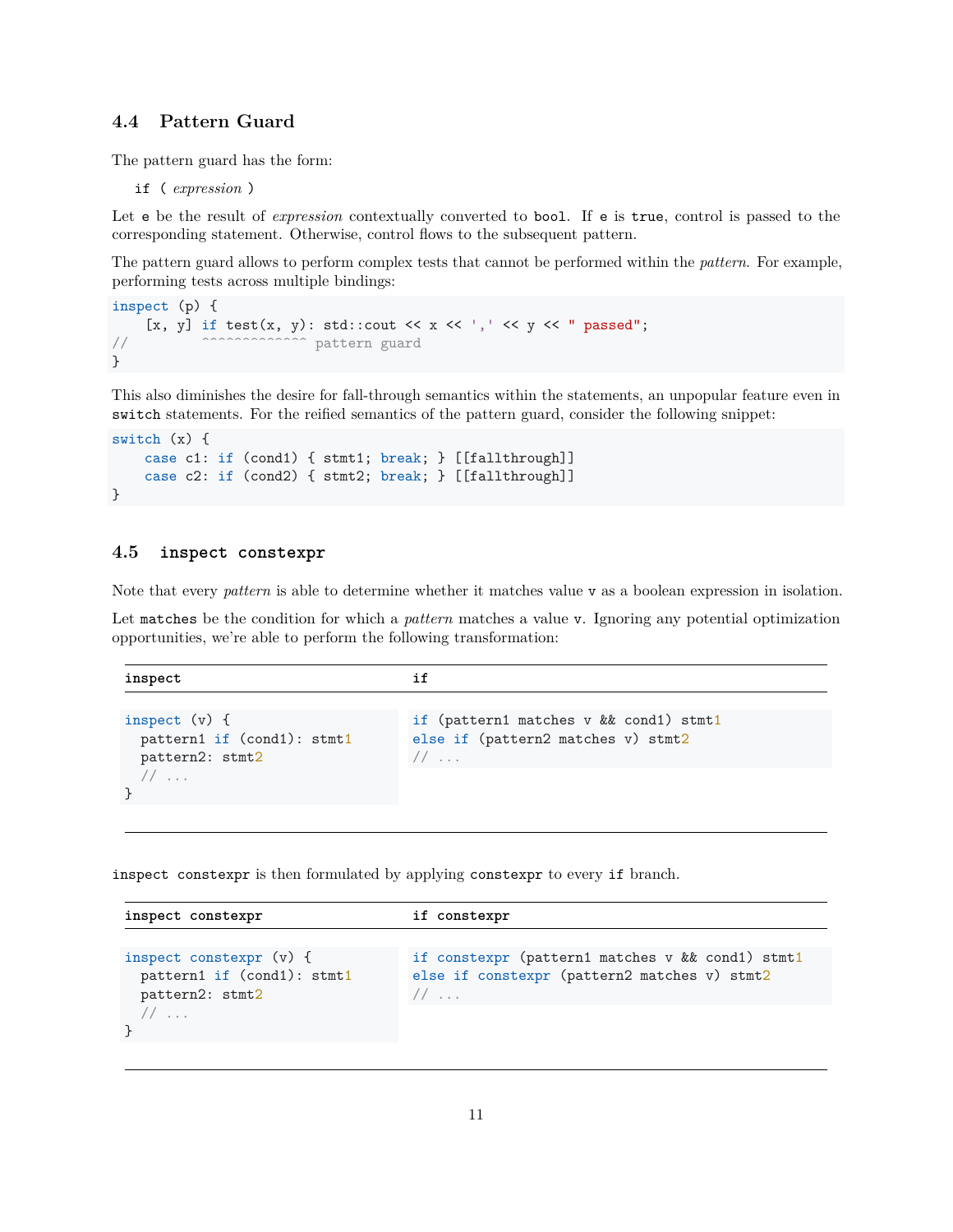#### <span id="page-11-0"></span>**4.6 Exhaustiveness Checking**

The inspect statement can be declared with the [[exhaustive]] attribute to request for implementationdefined exhaustiveness checking.

### <span id="page-11-1"></span>**5 Proposed Wording**

The following is the beginning of an attempt at a syntactic structure.

Add to **§8.4 [stmt.select]** of . . .

<sup>1</sup> Selection statements choose one of several flows of control.

```
selection-statement:
   if constexpropt ( init-statementopt condition ) statement
   if constexpropt ( init-statementopt condition ) statement else statement
   switch ( init-statementopt condition ) statement
   inspect constexpropt ( init-statementopt condition ) { inspect-case-seq }
inspect-case-seq:
   inspect-case
   inspect-case-seq inspect-case
inspect-case:
   attribute-specifier-seqopt inspect-pattern inspect-guardopt : statement
inspect-pattern:
   wildcard-pattern
   identifier-pattern
   constant-pattern
   structured-binding-pattern
   alternative-pattern
   binding-pattern
   extractor-pattern
inspect-guard:
   if ( expression )
```
### <span id="page-11-2"></span>**6 Design Decisions**

#### <span id="page-11-3"></span>**6.1 Extending Structured Bindings Declaration**

The design is intended to be consistent and to naturally extend the notions introduced by structured bindings. That is, The subobjects are **referred** to rather than being assigned into new variables.

#### <span id="page-11-4"></span>**6.2 inspect rather than switch**

This proposal introduces a new inspect statement rather than trying to extend the switch statement. P0095R0 [\[3\]](#page-15-5) had proposed extending switch and received feedback to "leave switch alone" in Kona 2015.

The following are some of the reasons considered: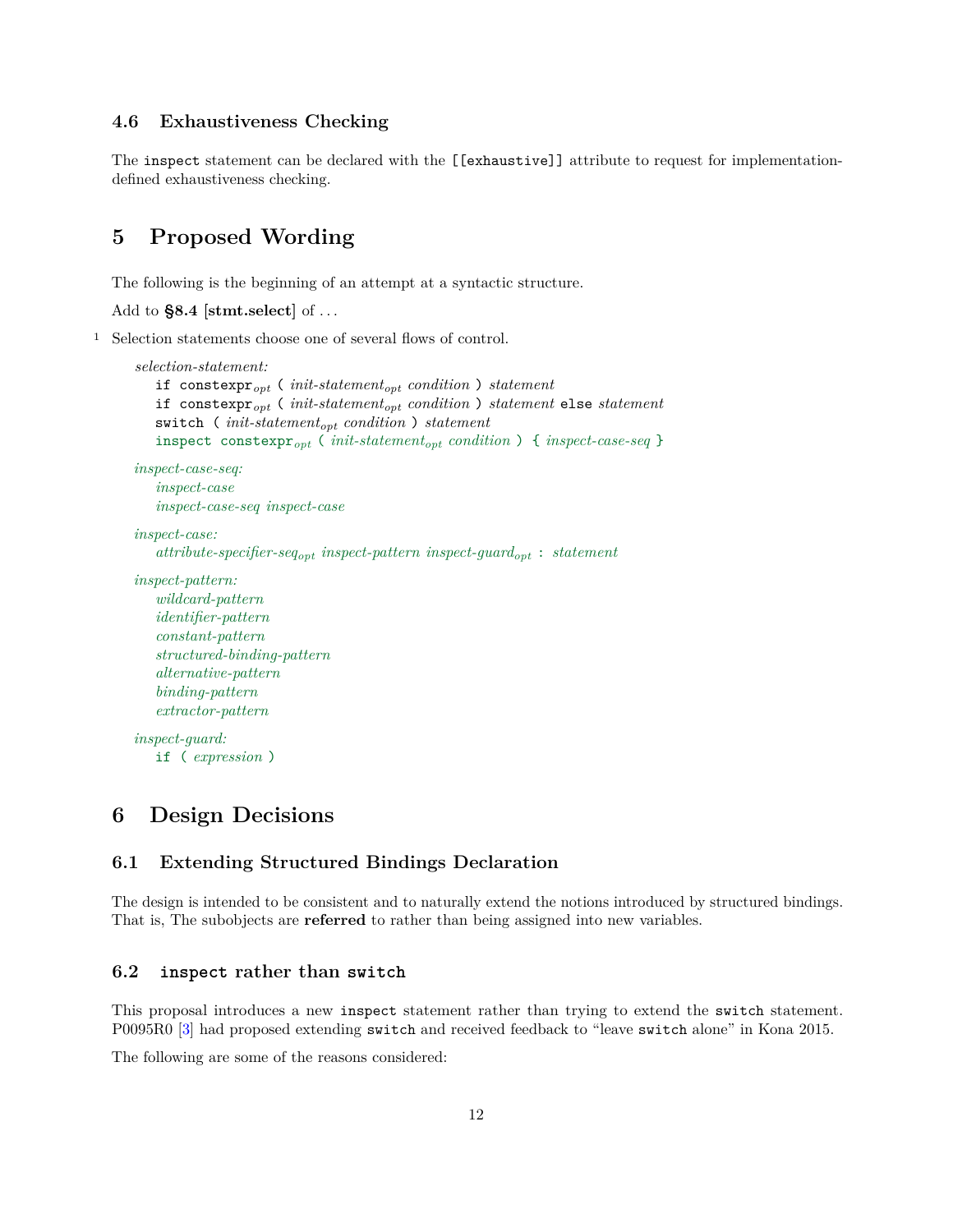- switch allows the case labels to appear **anywhere**, which hinders the goal of pattern matching in providing **structured** inspection.
- The fall-through semantics of switch generally results in break being attached to every case, and is known to be error-prone.
- switch is purposely restricted to integrals for **guaranteed** efficiency. The primary goal of pattern matching in this paper is expressiveness while being at least as efficient as the naively hand-written code.

#### <span id="page-12-0"></span>**6.3 First Match rather than Best Match**

The proposed matching algorithm has first match semantics. The choice of first match is mainly due to complexity. Our overload resolution rules for function declarations are extremely complex and is often a mystery.

Best match via overload resolution for function declarations are absolutely necessary due to the non-local and unordered nature of declarations. That is, function declarations live in different files and get pulled in via mechanisms such as #include and using declarations, and there is no defined order of declarations like Haskell does, for example. If function dispatching depended on the order of #include and/or using declarations being pulled in from hundreds of files, it would be a complete disaster.

Pattern matching on the other hand do not have this problem because the construct is local and ordered in nature. That is, all of the candidate patterns appear locally within inspect  $(x) \{ / * \ldots * / \}$  which cannot span across multiple files, and appear in a specified order. Note that this is consistent with try/catch for the same reasons: locality and order.

Consider also the amount of limitations we face in overload resolution due to the opacity of user-defined types. T\* is related to unique\_ptr<T> as it is to vector<T> as far as the type system is concerned. This limitation will likely be even bigger in a pattern matching context with the amount of customization points available for user-defined behavior.

#### <span id="page-12-1"></span>**6.4 Statement rather than Expression**

This paper diverges from P0095 [\[4\]](#page-15-1) in that it proposes to add inspect as a statement only rather than trying to double as a statement and an expression. The main reason here is that the semantic differences between the statement and expression forms are not trivial.

- In the situation where none of the cases match, the statement form simply skips over the entire statement à la switch, whereas the expression form throws an exception since it is required to yield a value.
- Resulting type of the statement form of inspect within an "immediately-invoked-lambda" is required to be explicitly specified, or is determined by the first return statement. In contrast, the expression form will probably need to use std::common\_type\_t<Ts...> where Ts... are types of N expressions to be consistent with the ternary operator.

While an expression form of inspect would be useful, the author believes that it can and should be introduced later, with different enough syntax such as x inspect  $\{p1 \Rightarrow e1, p2 \Rightarrow e2\}$ . The proposed syntax of the inspect statement in this paper consistent with every other statement in  $C++$  today.

#### <span id="page-12-2"></span>**6.5 Language rather than Library**

There are three popular pattern matching libraries for C++ today: Mach7 [\[5\]](#page-15-4), MPark.Patterns [\[2\]](#page-15-6), and simple match [\[1\]](#page-15-7).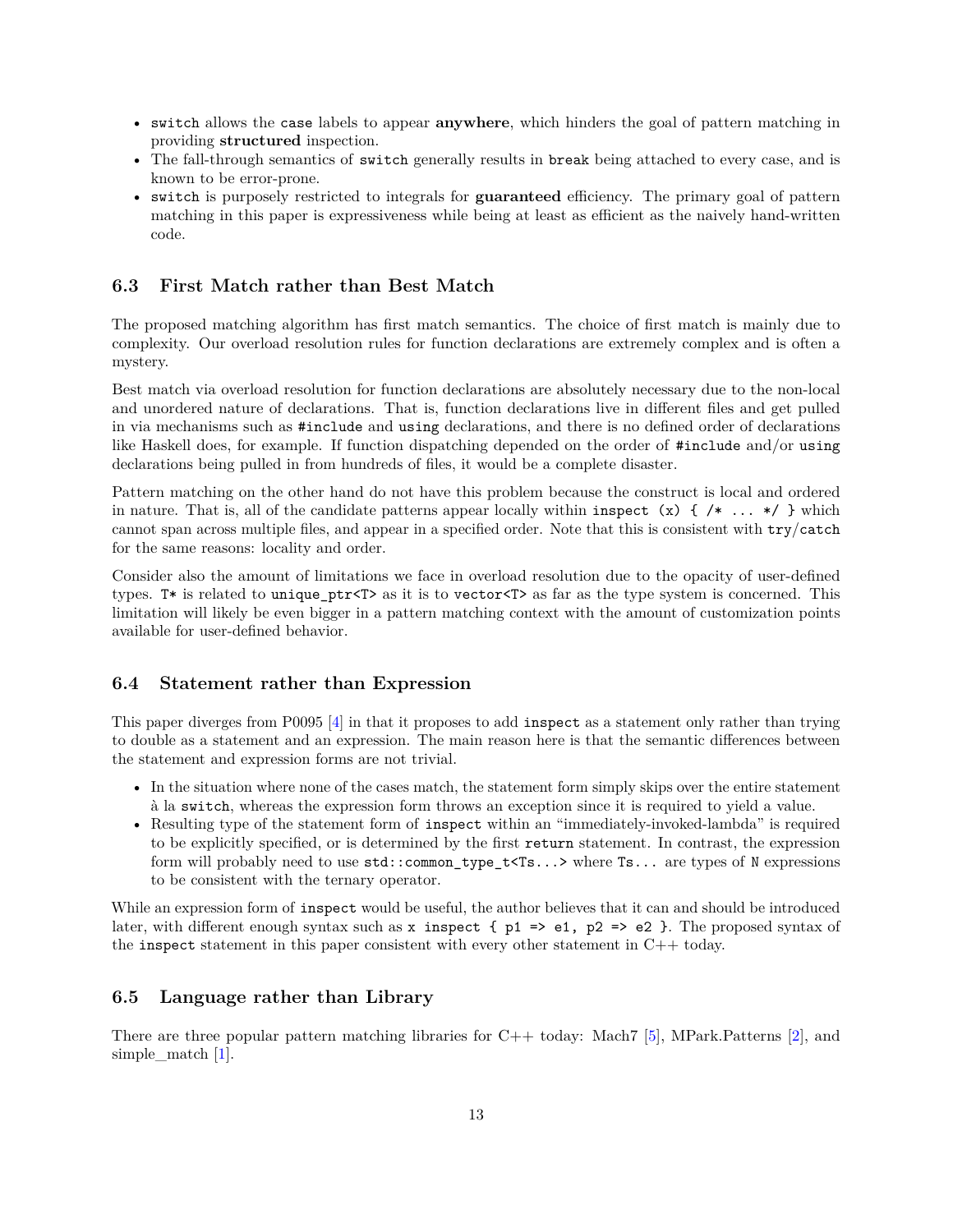While the libraries have been useful for gaining experience with implementation and cleaner interfaces, the issue of introducing identifiers, syntactic overhead of the patterns, and the reduced optimization opportunities justify support as a language feature from a usability standpoint.

#### <span id="page-13-0"></span>**6.6 Optimizations**

The following are few of the optimizations that are worth noting.

#### <span id="page-13-1"></span>**6.6.1 Structured Binding Pattern**

Structured binding patterns can be optimized by performing switch over the columns with the duplicates removed, rather than the naive approach of performing a comparison per element. This removes unnecessary duplicate comparisons that would be performed otherwise. This would likely require some wording around "comparison elision" in order to enable such optimizations.

#### <span id="page-13-2"></span>**6.6.2 Alternative Pattern**

The sequence of alternative patterns can be executed in a switch.

#### <span id="page-13-3"></span>**6.6.3 Open Class Hierarchy**

N3449 [\[6\]](#page-15-3) describes techniques involving vtable pointer caching and hash conflict minimization that are implemented in the Mach7 [\[5\]](#page-15-4) library, but also mentions further opportunities available for a compiler solution.

### <span id="page-13-4"></span>**7 Future Work**

#### <span id="page-13-5"></span>**7.1 Language Support for Variant**

The design of this proposal also accounts for a potential language support for variant. It achieves this by keeping the alternative pattern flexible for new extensions via < *new\_entity* > *pattern*.

Consider an extension to union that allows it to be tagged by an integral, and has proper lifetime management such that the active alternative need not be destroyed manually.

```
// `: type` specifies the type of the underlying tag value.
union U: int { char small[32]; std::vector<char> big; };
```
We could then allow  $\le$  *qualified-id*  $\ge$  that refers to a union alternative to support pattern matching.

```
U u = /* \ldots *;
inspect (u) {
  <U::small> s: std::cout << s;
  <U::big> b: std::cout << b;
}
```
The main point is that whatever entity is introduced as the discriminator, the presented form of alternative pattern should be extendable to support it.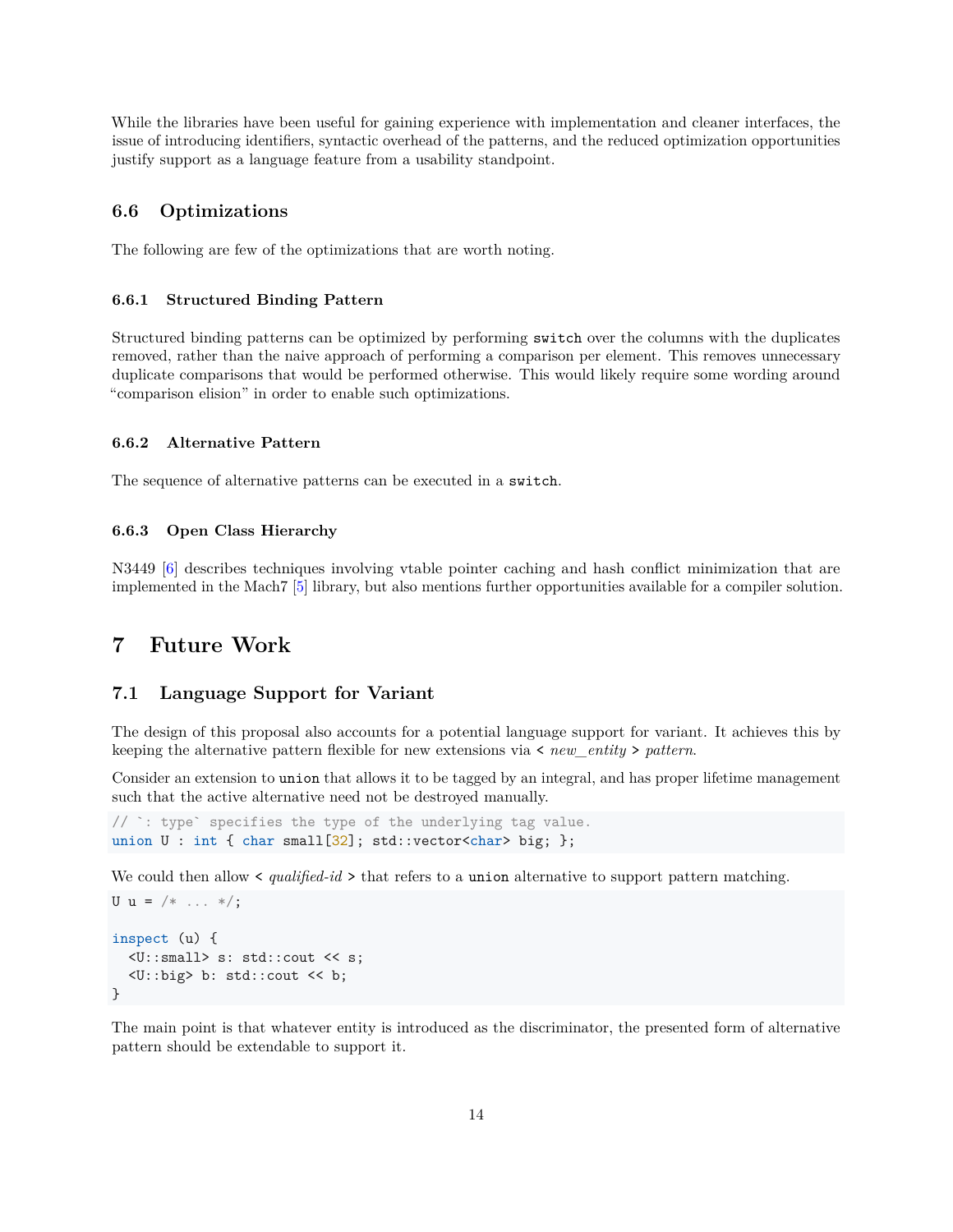#### <span id="page-14-0"></span>**7.2 Patterns in range-based for loop**

```
for (auto&& [0, y] : points) {
 // only operate on points on the y-axis.
}
```
Structured binding declaration is allowed in range-based for loop:

```
for (auto&& [x, y] : points) { /* ... */ }
```
The [x, y] part can also be a pattern of an inspect statement rather than a structured binding declaration.

| <b>Before</b>                                                      | After                                                      |  |
|--------------------------------------------------------------------|------------------------------------------------------------|--|
| for (auto&& p : points) {<br>auto&& $[x, y] = p;$<br>$\frac{1}{2}$ | for (auto&& p : points) {<br>inspect $(p)$ {<br>[x, y]: // |  |

With this model, allowing patterns directly in range-based for loop becomes natural.

```
Code Expanded
for (auto&& [0, y] : points) {
 // only points on the y-axis.
}
                                    for (auto&& p : points) {
                                     inspect (p) {
                                       [0, y]: // ...}
                                     // falls through if no match
                                    }
```
#### <span id="page-14-1"></span>**7.3 Note on Ranges**

The benefit of pattern matching for ranges is unclear. While it's possible to come up with a ranges pattern, e.g., {x, y, z} to match against a fixed-size range, it's not clear whether there is a worthwhile benefit.

The typical pattern found in functional languages of matching a range on head and tail doesn't seem to be all that common or useful in C++ since ranges are generally handled via loops rather than recursion.

Ranges likely will be best served by the range adaptors / algorithms, but further investigation is needed.

### <span id="page-14-2"></span>**8 Acknowledgements**

Thank you to Agustín Bergé, Ori Bernstein, Alexander Chow, Louis Dionne, Matt Calabrese, Michał Dominiak, Eric Fiselier, Zach Laine, Jason Lucas, David Sankel, Tony Van Eerd, and everyone else who contributed to the discussions, and encouraged me to write this paper.